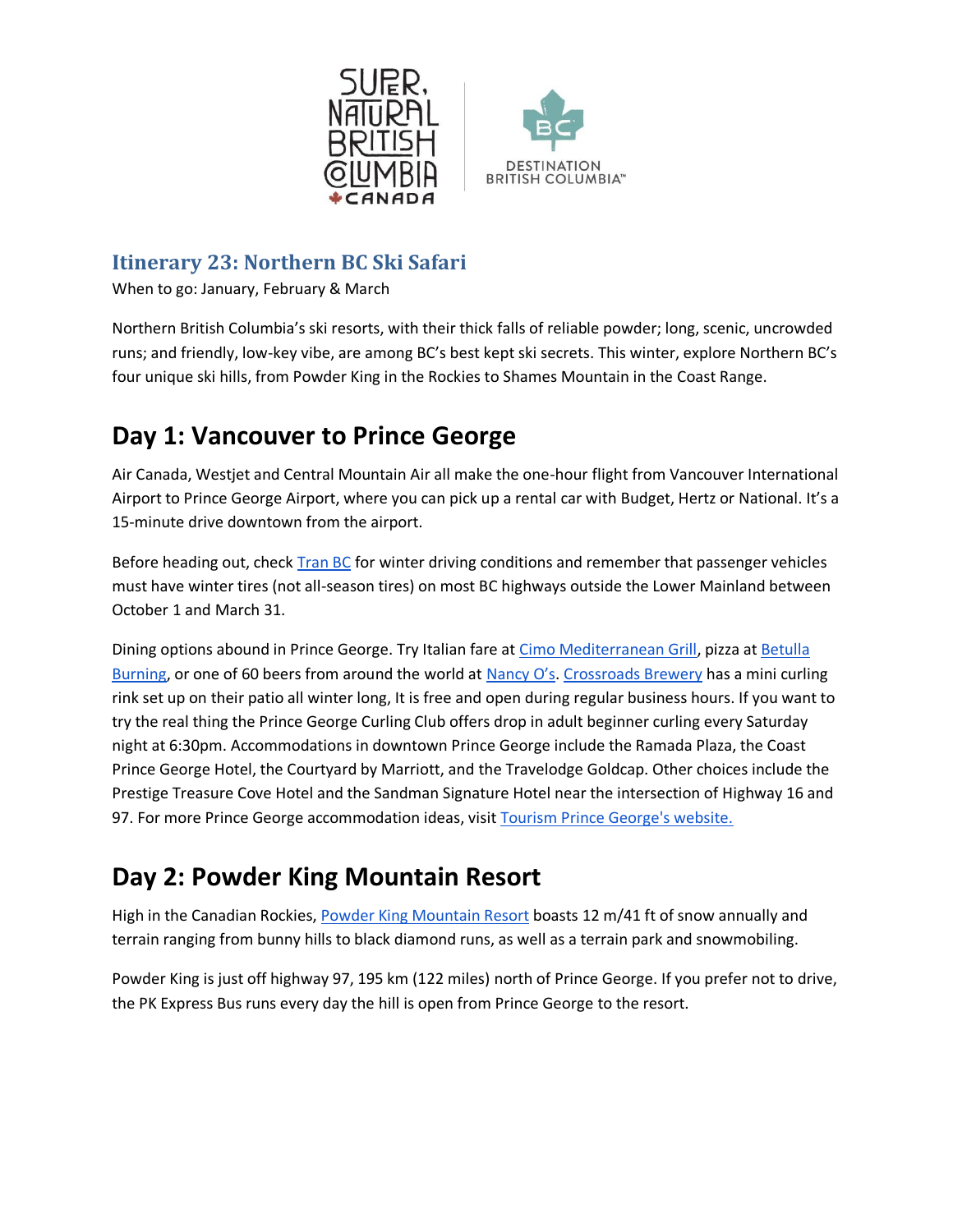

There's a café, dining room and lounge in the day lodge as well as accommodation on the mountain and nearby. Tip: Bring cash. Powder King's communications are satellite based, so card transaction can be slow.

## **Day 3: Purden Mountain**

Spend the day at [Purden Ski village](http://www.purden.com/snowreport.html) just 45 minutes from downtown Prince George. With 26 runs and three lifts. Over 1,100 vertical feet of skiing on dry powder snow, treed runs and uncrowded slopes make Purden Ski Village a skier's and snowboarder's paradise.

## **Day 4: Prince George to Smithers**

From Prince George, head west on Highway 16 through the Lakes District and into the Bulkley Valley to Smithers, an alpine-themed town at the base of Hudson Bay Mountain. Spend the afternoon browsing the shops: enjoy a coffee with your paperback at Mountain Eagle Books or Bugwood Bean or an afternoon beer at [Smithers Brewing Co.](https://smithersbrewing.com/) or [Bulkley Valley Brewery.](https://www.bulkleyvalleybrewery.com/) Dinner choices include Blue Water Sushi, Roadhouse, Trackside Cantina and the Alpenhorn Bistro & Bar. For overnight options, visit the [Tourism Smithers website.](https://tourismsmithers.com/places-to-sleep)

# **Day 5: Hudson Bay Mountain**

Spend the day at [Hudson Bay Mountain Resort](https://hudsonbaymountain.ca/mountain-report/) just 20 minutes from Smithers.

With some of the driest powder conditions in the country and 1,750 ft /533 m of lift-accessed vertical, Hudson Bay offers big mountain skiing on a community hill. Four lifts, including a triple chair, serve 36 runs rated from novice to expert, including some great tree skiing, a terrain park and a tube park. At Panorama Day Lodge you can rent gear, book lessons, grab lunch at the Coyote Café and join the après ski action at Whiskey Jacks lounge.

More skiing? The Smithers-based [Skeena Cat Skiing](http://www.skeenacatskiing.ca/), Northern BC's only dedicated cat skiing and boarding operator, can take you out to explore miles of untouched terrain. They also operate the only backcountry cat skiing camp in Canada.

Settle into your hotel in Terrace (try the Holiday Inn Express, the Best Western Terrace Inn, or the Bear Country Inn) and stop by the tasting room at [Sherwood Mountain Brewhouse](https://www.sherwoodmountain.beer/contact) before enjoying dinner in town. Dining options include Ninja Japanese & Korean Cuisine, Don Diego's and Hot House. Visit [Kermodei Tourism](https://www.visitterrace.com/) for more details.